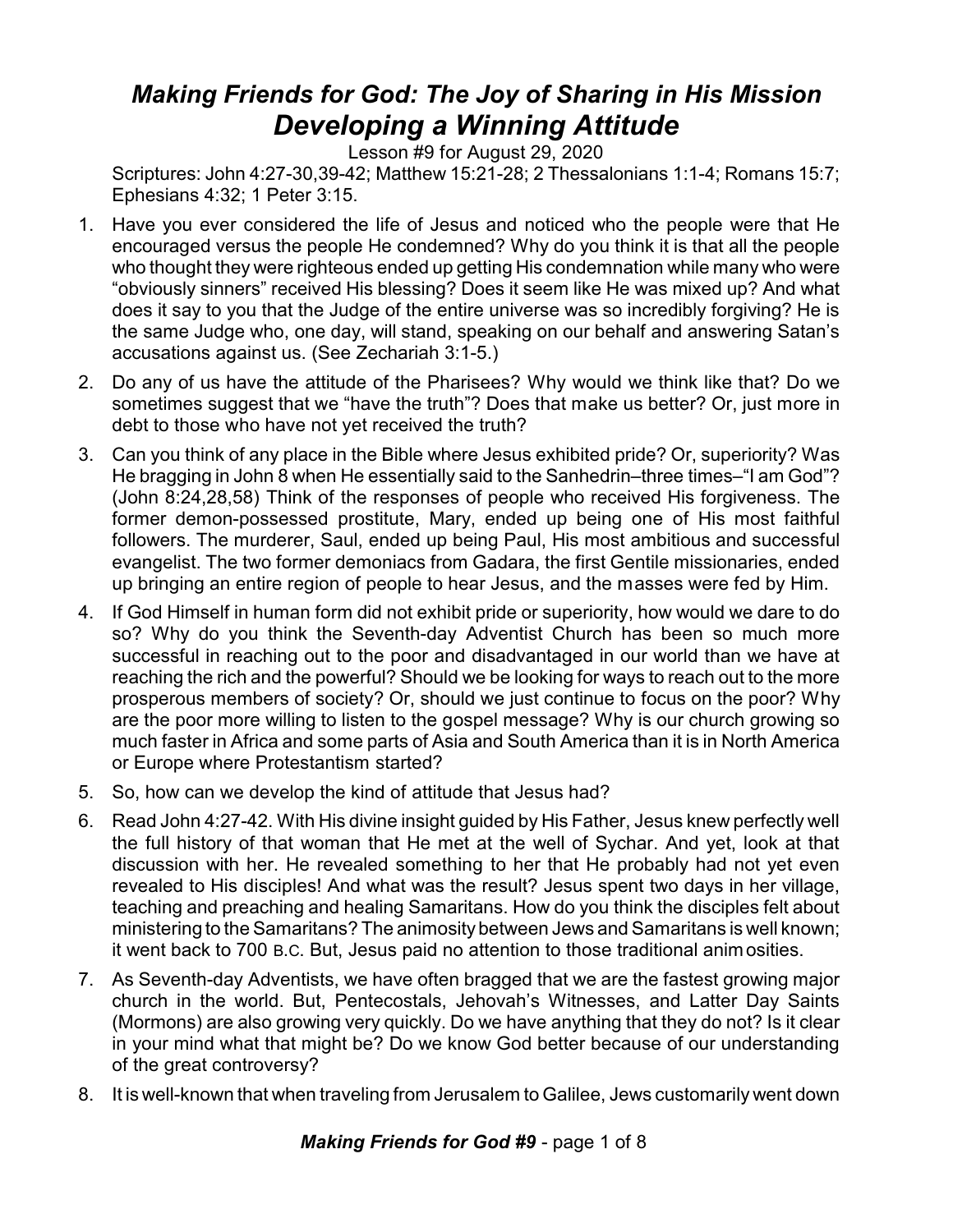into the Jordan Valley, crossed the river near Jericho, traveled up on the east side of the Jordan River through the Gentile territory of Perea, and then, crossed the Jordan River again as they were going into Galilee–all just to avoid going through Samaria.

9. So, why does John 4:4 (*NKJV*\*) say that "He [Jesus] **needed** to go through Samaria"? †‡ Is it that the Holy Spirit knew that there was a group of people ready to listen to His teaching and preaching? Did He know their hearts would be turned to God? Are we able to see possibilities in people that others do not? Could that happen to one of us today?

> When Jesus sat down to rest at Jacob's well, He had come from Judea, where His ministry had produced little fruit. He had been rejected by the priests and rabbis, and even the people who professed to be His disciples had failed of perceiving His divine character. He was faint and weary; yet He did not neglect the opportunity of speaking to one woman, though she was a stranger, an alien from Israel, and living in open sin....

> This woman represents the working of a practical faith in Christ. Every true disciple is born into the kingdom of God as a missionary. He who drinks of the living water becomes a fountain of life. The receiver becomes a giver. The grace of Christ in the soul is like a spring in the desert, welling up to refresh all, and making those who are ready to perish eager to drink of the water of life.—Ellen G. White, *The Desire of Ages*\* 194.3-195.2.

> Though He was a Jew, Jesus mingled freely with the Samaritans, setting at nought the Pharisaic customs of His nation. In face of their prejudices He accepted the hospitality of this despised people. He slept with them under their roofs, ate with them at their tables–partaking of the food prepared and served by their hands–taught in their streets, and treated them with the utmost kindness and courtesy. And while He drew their hearts to Him by the tie of human sympathy, His divine grace brought to them the salvation which the Jews rejected.—Ellen G. White, *Lift Him Up*\* 183.3.

> The Saviour was above all prejudice of nation or people; he was willing to extend the blessings and privileges of the Jews to all who would accept the light which he came to the world to bring. [This could be the answer to every form of racism or prejudice.] It caused him great joy to behold even one soul reaching out to him from the night of spiritual blindness. **That which Jesus had withheld from the Jews and enjoined upon his disciples to keep secret, was distinctly opened before the inquiring woman of Samaria; for He who knew all things perceived that she would make a right use of her knowledge and be the means of leading others to the true faith.**—Ellen G. White, *The Spirit of Prophecy*,\* vol. 2, 147.1.†‡

- 10. When talking with the woman of Samaria, Jesus could very easily have fallen into the trap of arguing about Jewish religious practices versus Samaritan religious practices. He did not. We should not allow ourselves, especially as we are first speaking of spiritual things with someone, to fall in the trap of arguing with people about their beliefs versus our beliefs. Our job is to present Jesus Christ to them.
- 11. The disciples of Jesus saw in that woman only a woman burdened with sin and a Samaritan from whom they needed to keep a safe distance. But, Jesus recognized–with the assistance of the Holy Spirit–receptivity in her heart.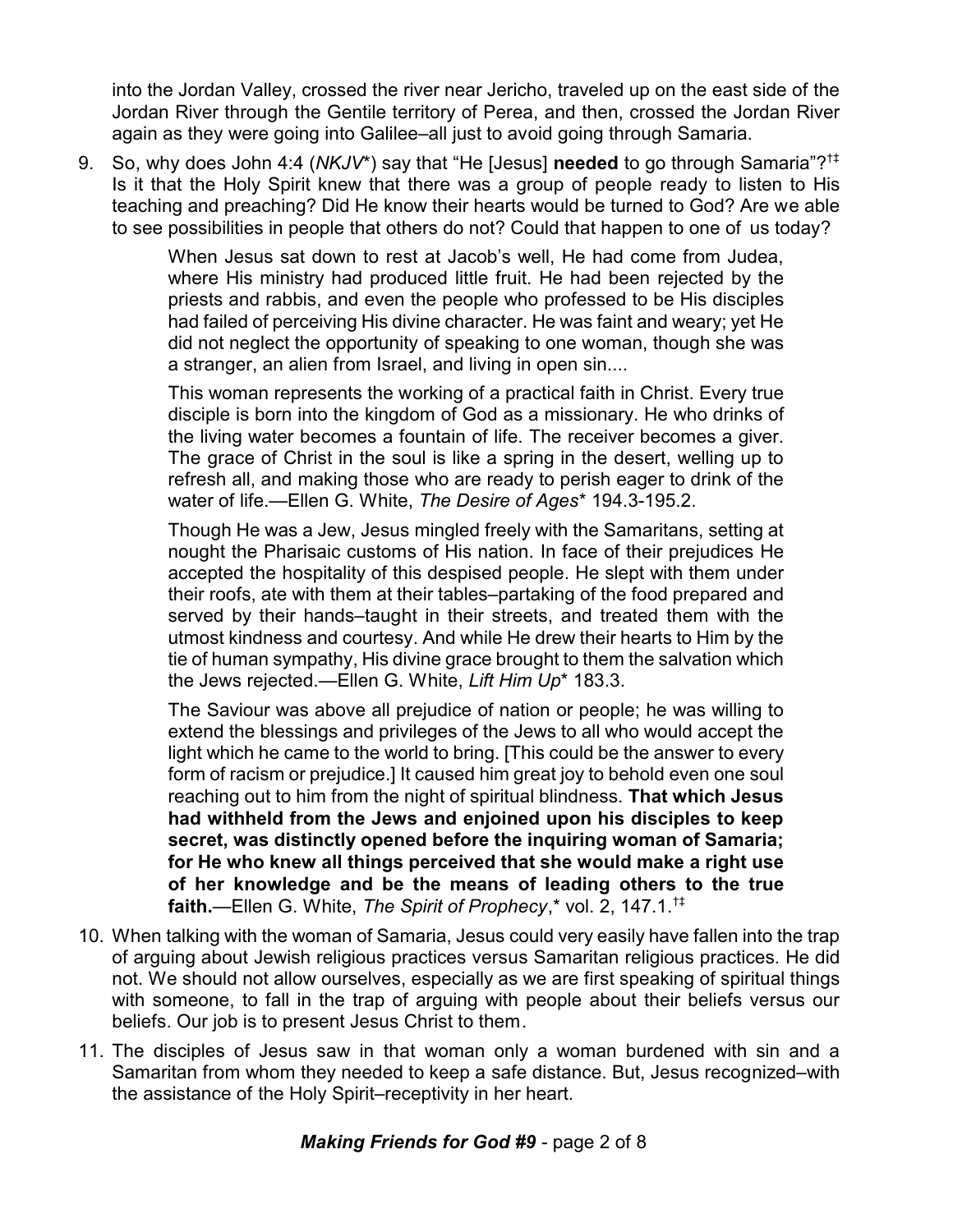- 12. So, why do you think Jesus chose to lead His disciples through Samaria instead of taking them down across the Jordan and up through Perea as most of the Jews were accustomed to doing? Did He know in advance that there was a woman that He would meet by the well at Sychar and what the result would be?
- 13. Consider a later story:
	- **Acts 8:4-5,14**: <sup>4</sup> The believers who were scattered went everywhere, preaching the message. <sup>5</sup>Philip went to the principal city in Samaria and preached the Messiah to the people there....<sup>14</sup> The apostles in Jerusalem heard that the people of Samaria had received the word of God, so they sent Peter and John to them.—American Bible Society. (1992). *The Holy Bible: The Good News Translation*\* (2nd ed., Acts 8:4-5,14). New York: American Bible Society.
- 14. Do you think Philip would have gone to Samaria if Jesus had not opened the door earlier?
- 15. When we reach out to people, even some who appear to be very far from the kingdom of heaven, should we expect an immediate response? Often, after sowing seed, it may be a long time before any harvest is reaped.
- 16. Are people naturally attracted to you? Are you ever inclined to be harsh? Critical? Or, unfriendly? Do we ever turn people away, even unintentionally, by our attitudes?

**John 15:15**: "I do not call you servants any longer, because servants do not know what their master is doing. Instead, I call you friends, because I have told you everything I have heard from my Father."—*Good News Bible*.\*

- 17. If God is willing to accept us–sinful as we are and so far removed from the Garden of Eden–and still wants to call us His friends, how could we ever feel like some other human being was too low for us to be his/her friend? Christianity should be a participatory religion.
- 18. Do you criticize your friends for their weaknesses and their mistakes? How long would they remain your friends if you did that? Or, do we tend to accept our friends even when they make mistakes?
- 19. Look at this story from the life of Jesus.
	- **Matthew 15:21-28**: <sup>21</sup> Jesus left that place and went off to the territory near the cities of Tyre and Sidon. [He had been rejected in Judea and Galilee.]  $^{22}A$ Canaanite woman who lived in that region came to him. "Son of David!" she cried out. "Have mercy on me, sir! My daughter has a demon and is in a terrible condition."

 $^{\rm 23}$  But Jesus did not say a word to her. His disciples came to him and begged him, "Send her away! She is following us and making all this noise!"

<sup>24</sup> Then Jesus replied, "I have been sent only to the lost sheep of the people of Israel."

 $25$  At this the woman came and fell at his feet. "Help me, sir!" she said.

 $^{\rm 26}$  Jesus answered, "It isn't right to take the children's food and throw it to the dogs."

 $27$  "That's true, sir," she answered; "but even the dogs eat the leftovers that fall from their masters' table."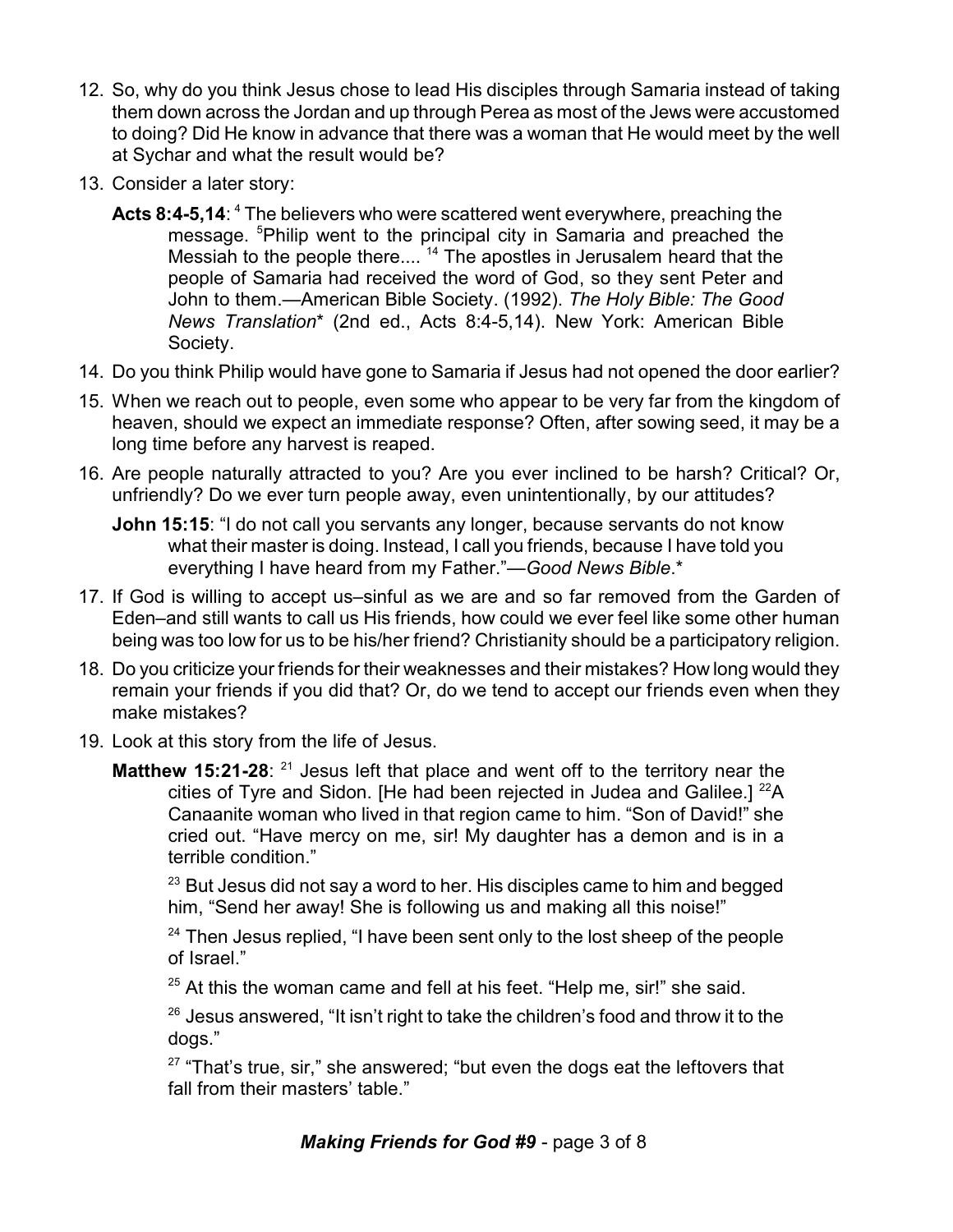$^{28}$  So Jesus answered her, "You are a woman of great faith! What you want will be done for you." And at that very moment her daughter was healed.—*Good News Bible*.\*‡

- 20. The ancient Canaanites worshiped heathen deities such as Baal, El, Asherah, and Astarte. Those were fertility cult deities. Worshiping them was supposed to give one better crops and cause one's animals to have more young. There is some evidence to suggest that they even offered human sacrifices as a part of their religious services. (See 2 Kings 17.)
- 21. How do you suppose the disciples would have described that Canaanite woman before she met Jesus? Wouldn't she have been considered an outcast from God? Untouchable and unwinnable? How do you suppose their attitudes changed after that encounter with Jesus?
- 22. Did Jesus's response to that woman sound like discrimination? But, Jesus knew about her faith and was only testing her so that He could demonstrate what a wonderful faith it was.

**Jesus agreed with people where He could, accepted them where they were, and affirmed them when He was able. He developed caring relationships with others, and it was in the context of these relationships that He planted the seeds of faith and shared divine truths.**—*Adult Teachers Sabbath School Bible Study Guide*\* 121.†

- 23. Consider the story of the Mary Magdalene who poured that perfume on Jesus.
	- **Mark 14:6-9:** <sup>6</sup> But Jesus said, "Leave her alone! Why are you bothering her? She has done a fine and beautiful thing for me. <sup>7</sup>You will always have poor people with you, and any time you want to, you can help them. But you will not always have me. <sup>8</sup>She did what she could; she poured perfume on my body to prepare it ahead of time for burial.  $9Now$ , I assure you that wherever the gospel is preached all over the world, what she has done will be told in memory of her."—*Good News Bible*.\* [See also Luke 8:1-3.]‡
- 24. In these two stories, we have a few bits of information about two very different women. In Matthew 15, the woman was a Canaanite. She was a descendant of those people of Canaan who were supposed to have been driven out or destroyed when the children of Israel entered in the days of Joshua in about 1400 B.C.! Did Jesus turn to her and say, "You weren't even supposed to be born"? At first, Jesus treated the Canaanite woman in the very way that Jews normally would have treated her. Thus, He gave His disciples a chance to see the extreme contrast between their normal behavior and what God expected of them. It was an example of how they would be expected to relate to other foreigners after their experience at Pentecost.
- 25. The woman who anointed Jesus's feet at that feast one week before His crucifixion was Mary Magdalene.

**When Mary anointed the Saviour's feet, Judas** manifested his covetous disposition.—Ellen G. White, *The Desire of Ages*\* 720.2.†

Jesus in his mercy had pardoned the sins of Mary, which had been many and grievous, and her heart was full of love for her Saviour. She had often heard him speak of his approaching death, and she was grieved that he should meet so cruel a fate. **At great personal sacrifice she had purchased an alabaster box of precious ointment with which to anoint the body of Jesus at his death. But she now heard many express an**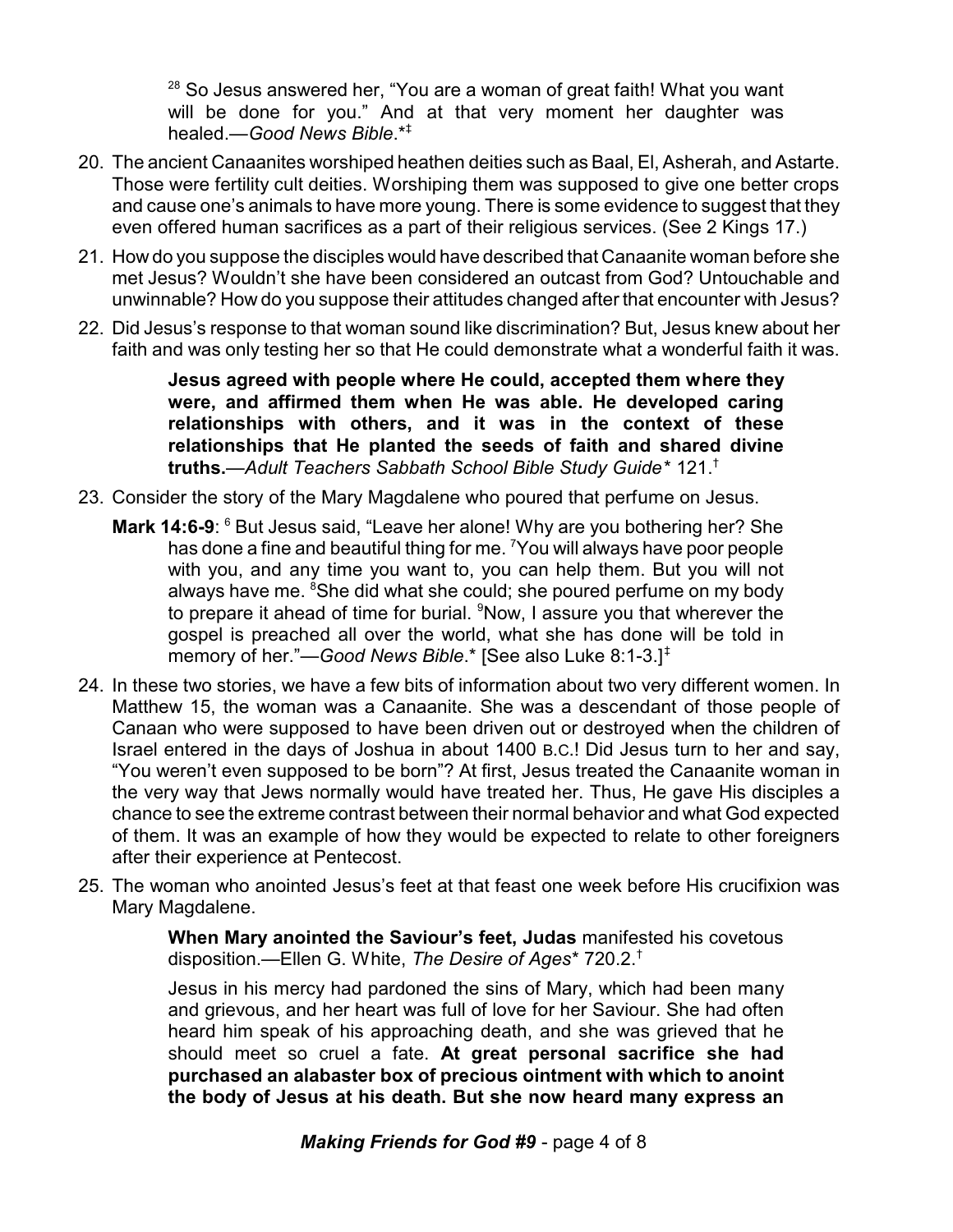**opinion that he would be elevated to kingly authority when he went to Jerusalem, and she was only too ready to believe that it would be so. She rejoiced that her Saviour would no longer be despised and rejected, and obliged to flee for his life. In her love and gratitude she wished to be the first to do him honor, and, seeking to avoid observation, anointed his head and feet with the precious ointment, and then wiped his feet with her long, flowing hair.**—Ellen G. White, *Spirit of Prophecy*,\* vol. 2, 375.1.† [See John 12:3.]‡

- 26. What can we learn about the attitude of Jesus toward sinners from His interactions with these two women?
- 27. Friendship alone does not win people to Christ. It is certainly the right starting place; but, our just having friends who are in the world does not attract them to Jesus unless we find ways to speak on His behalf. Should we ask the Holy Spirit to guide us in finding opportunities to introduce the subject of Jesus to people? Are we prepared to tell the good news to anyone who asks us? (1 Peter 3:15)
- 28. In the past, some Seventh-day Adventists have felt so superior because of "having the truth" and "keeping the Sabbath" that when they have opportunities to speak to those who are not Adventists, they have launched into a diatribe against those who are not meeting their standards! How sad!
- 29. Notice, these descriptions of the way Jesus–and later Paul, Silas, and Timothy–took on such a task.

**Ephesians 4:15**: Instead, **by speaking the truth in a spirit of love**, we must grow up in every way to Christ, who is the head.—*Good News Bible*.\*†

**2 Thessalonians 1:1-4**: <sup>1</sup> From Paul, Silas, and Timothy—

To the people of the church in Thessalonica, who **belong to God our Father and the Lord Jesus Christ**:

 $2$  May God our Father and the Lord Jesus Christ give you grace and peace.

 $^3$  Our brothers and sisters, we must thank God at all times for you. It is right for us to do so, because **your faith is growing so much** and **the love each of you has for the others is becoming greater**. <sup>4</sup>That is why we ourselves boast about you in the churches of God. We boast about **the way you continue to endure and believe** through all the persecutions and sufferings you are experiencing.—*Good News Bible*.\*†

30. But, are we just supposed to ignore people's sins? Notice these incredible words from Ellen White.

> If we would humble ourselves before God, and be kind and courteous and tenderhearted and pitiful [full of pity], there would be one hundred conversions to the truth where now there is only one.—Ellen G. White, *Testimonies for the Church*,\* vol. 9, 189.4.‡

31. What would happen to a Sabbath school class or church group that made an intentional effort to exhibit kindness, courtesy, tender-heartedness, and pity or mercy to all with whom they come into contact? With all whom they associate? Would people actually try to crowd into that Sabbath school class or church? See John 13:34-35.

## *Making Friends for God #9* - page 5 of 8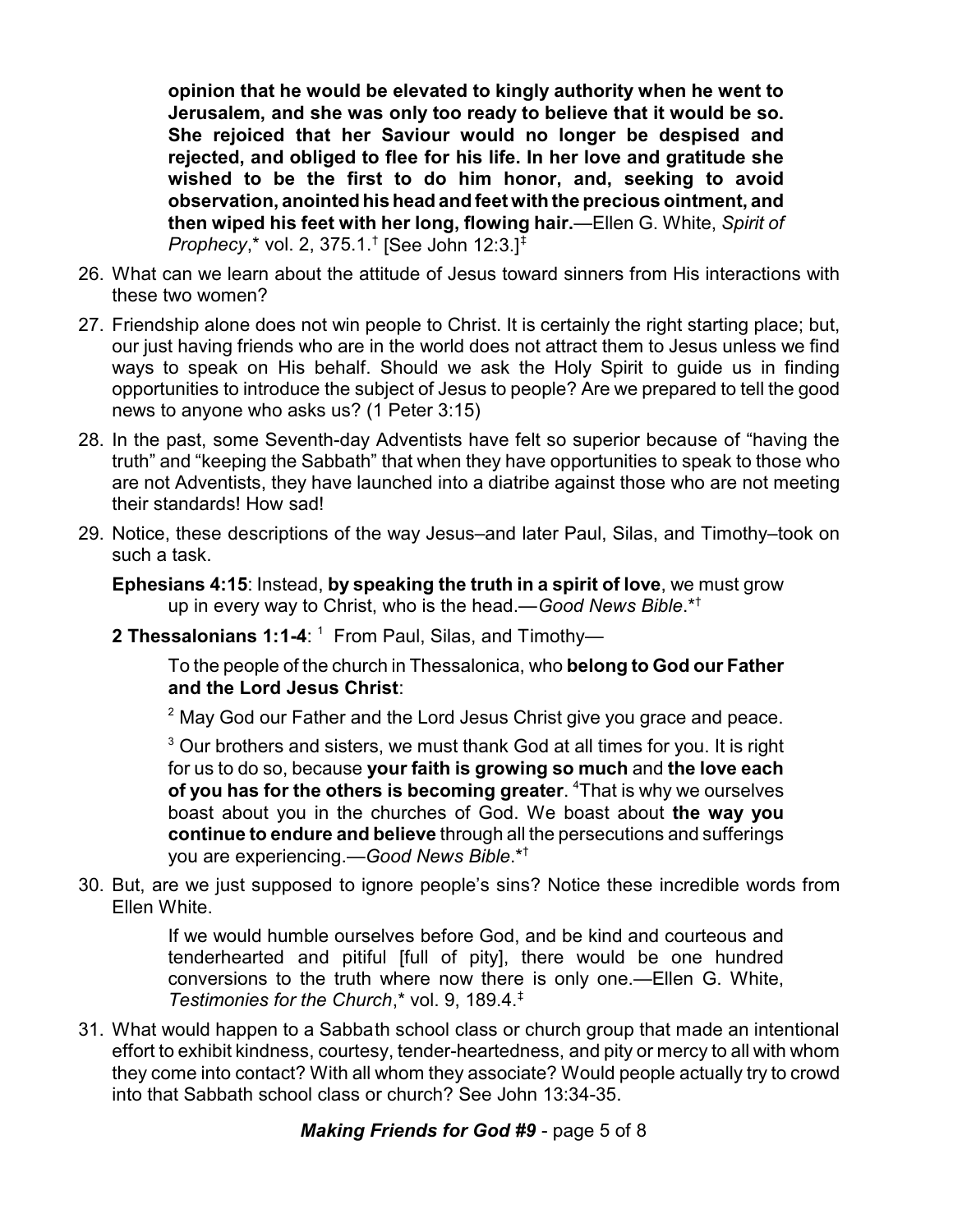- 32. So, what is the basic principle upon which we are to accept sinners?
	- **Romans 15:7**: Accept one another, then, for the glory of God, as **Christ has accepted you**.—*Good News Bible*.\*†
	- **Ephesians 4:32**: Instead, be kind and tender-hearted to one another, and forgive one another, as **God has forgiven you through Christ**.—*Good News Bible*.\*†
- 33. If God has forgiven us despite all our foibles and mistakes, how can we criticize other sinners? Recognizing the graciousness with which Christ has accepted us should make us eager to extend that kind of acceptance and grace to others.
- 34. As faithful Seventh-day Adventists, we may feel that we are not hiding any secret sins! However, what sins are most offensive to God?

**God does not regard all sins as of equal magnitude; there are degrees of guilt in His estimation**, as well as in that of man; but however trifling this or that wrong act may seem in the eyes of men, no sin is small in the sight of God. Man's judgment is partial, imperfect; but God estimates all things as they really are. The drunkard is despised and is told that his sin will exclude him from heaven; while **pride, selfishness, and covetousness too often go unrebuked. But these are sins that are especially offensive to God; for they are contrary to the benevolence of His character**, to that unselfish love which is the very atmosphere of the unfallen universe. He who falls into some of the grosser sins may feel a sense of his shame and poverty and his need of the grace of Christ; **but pride feels no need**, and so it closes the heart against Christ and the infinite blessings He came to give.—Ellen G. White, *Steps to Christ*\* 30.1.†

- 35. Do any of us have any pride? Selfishness? Or, covetousness?
- 36. Read Romans 5:6-11. This should eliminate all objections that we might have in accepting others!

Jesus's attitude was not: "Do whatever you please. It's all right. I still accept you." His attitude was, rather: "No matter what you have done, I am willing to forgive you and provide you with power to change." Biblical truth presented humbly in Christ's spirit with a loving attitude wins hearts and changes lives.

**We cannot change our lives by ourselves; it is by beholding what is good and inspired that we allow the HolySpirit to have access to our minds. He is the One who can change us.** 

**It is a law both of the intellectual and the spiritual nature that by beholding we become changed. The mind gradually adapts itself to the subjects upon which it is allowed to dwell.** It becomes assimilated to that which it is accustomed to love and reverence. Man will never rise higher than his standard of purity or goodness or truth. If self is his loftiest ideal, he will never attain to anything more exalted. Rather, he will constantly sink lower and lower. The grace of God alone has power to exalt man. Left to himself, his course must inevitably be downward.—Ellen G. White, *The Great Controversy*\* 555.1.† Compare *The Desire of Ages* 83.4.

37. If our goal is to become more and more like Jesus and if we know that He has accepted us, we should be more than willing to accept others, despite their sins. This is not an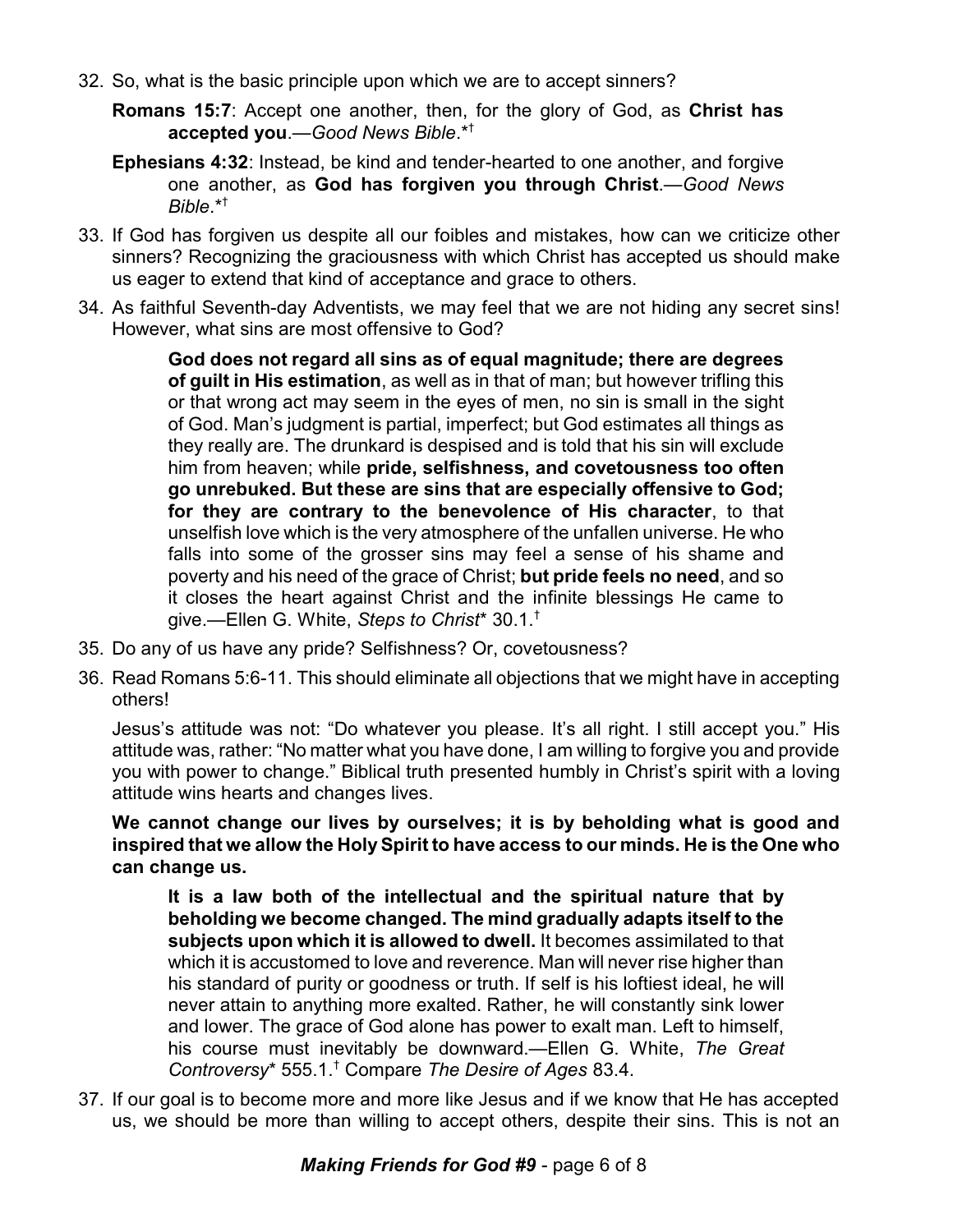invitation to encourage them to remain in their sins; however, by accepting the Holy Spirit, they can be transformed by beholding Him on a daily basis if they are willing.

38. What groups of people rebuked and criticized Jesus? What groups of people accepted Him openly? Why was Jesus scorned by the so-called righteous Pharisees and Sadducees but at the same time was called a "friend of sinners"?

> His grace saves us so that we can know His truth and live His life. Truth without love leads to stifling legalism, which strangles spiritual life. So-called love without truth leads to tolerant sentimentalism with no substance, leaving an individual adrift on a sea of uncertainty. Truth presented in love leads to an authentic Christian experience that provides clear direction, purpose, and certainty.—*Adult Sabbath School Bible Study Guide*\* for Thursday, August 27.

- **1 Peter 3:15-16:** <sup>15</sup>But have reverence for Christ in your hearts, and honour him as Lord. **Be ready at all times to answer anyone who asks you to explain the hope you have in you, <sup>16</sup>but do it with gentleness and respect.** Keep your conscience clear, so that when you are insulted, those who speak evil of your good conduct as followers of Christ will be ashamed of what they say.—*Good News Bible*.\*†
- 39. Are we supposed to be encyclopedias of biblical knowledge so that we know immediately how to answer any question that is brought to us? That, of course, would be nice; but, it is impossible. However, a person who asks a question–a serious question–needs to be given a serious answer. If we do not know the answer, we need to know where we can find the answer. And that is not so hard to do.
- 40. Do we really know what we believe? And why we believe it? Are we able to explain that to others? And what does it mean to explain what we believe with "meekness and fear"?
- 41. Have you ever been asked, "Why are you a Christian?" How did you respond? Why did you give that response?

In Christ is the tenderness of the shepherd, the affection of the parent, and the matchless grace of the compassionate Saviour. His blessings He presents in the most alluring terms. He is not content merely to announce these blessings; He presents them in the most attractive way, to excite a desire to possess them. So His servants are to present the riches of the glory of the unspeakable Gift. The wonderful love of Christ will melt and subdue hearts, when the mere reiteration of doctrines would accomplish nothing. "Comfort ye, comfort ye My people, saith your God." "O Zion, that bringest good tidings, get thee up into the high mountain; O Jerusalem, that bringest good tidings, lift up thy voice with strength; lift it up, be not afraid; say unto the cities of Judah, Behold your God! . . . He shall feed His flock like a shepherd: He shall gather the lambs with His arm, and carry them in His bosom." Isaiah 40:1, 9-11.—Ellen G. White, *The Desire of Ages* 826.3. [Printed version]‡

42. There are some people who seem to specialize in pointing out the sins of others. Why do they do that?

> The very act of looking for evil in others develops evil in those who look. By dwelling upon the faults of others, we are changed into the same image. **But by beholding Jesus, talking of His love and perfection of character, we become changed into His image. By contemplating the lofty ideal He** *Making Friends for God #9* - page 7 of 8